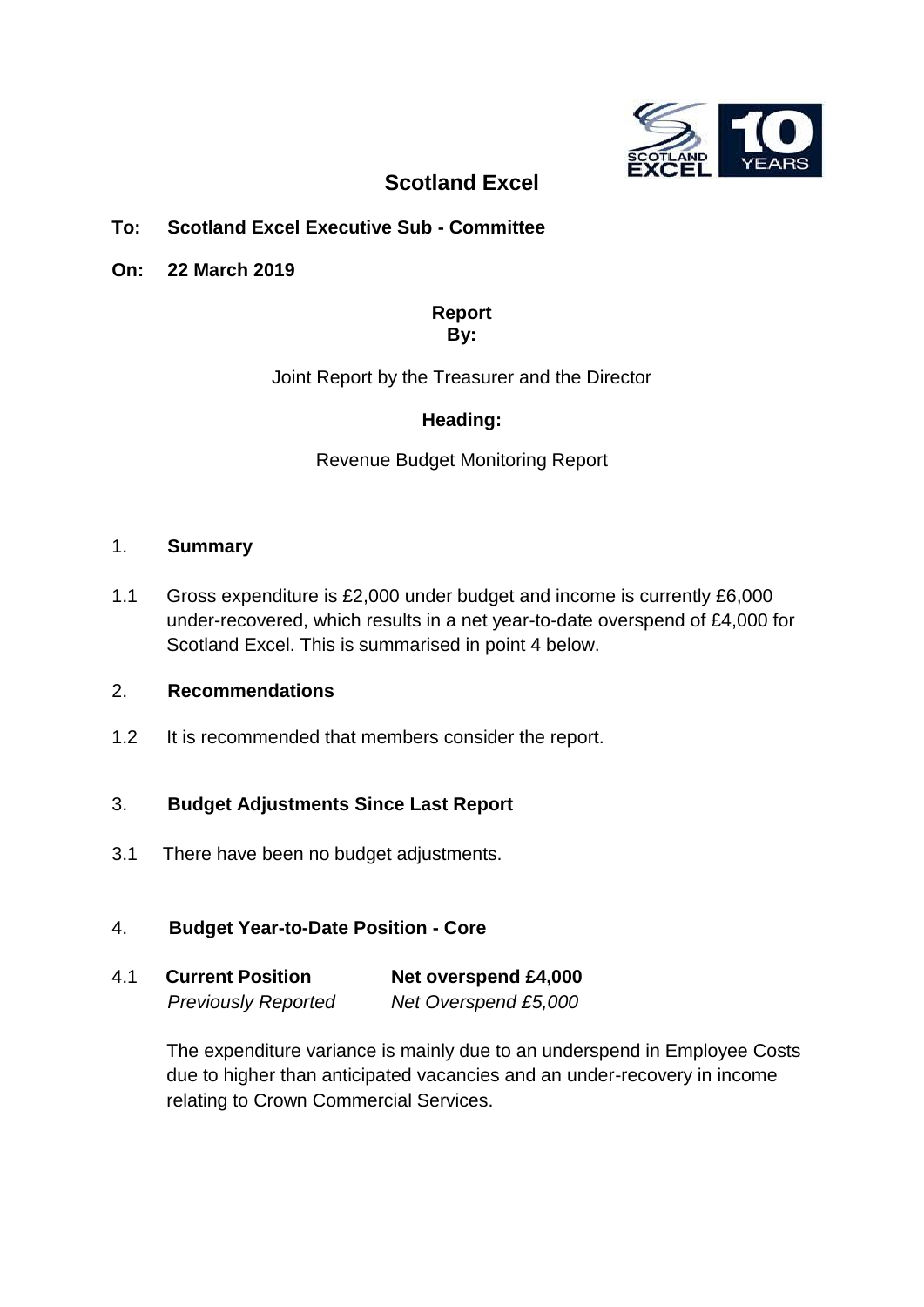## 4.2 **Projected Year-end Position - Core**

It is currently forecast that Scotland Excel will **break even** at the year-end. The projected Employee Costs underspend of £10,000 arises from the management of vacancies and this is offset by an overspend within Supplies and Services, as previously reported.

Income from the partnership with Crown Commercial Services is projected to be less than anticipated at the start of the year by £20,000. This is offset by additional income from consultancy services.

### 4.3 **Project Income and Expenditure**

Members have requested information in relation to the performance of projects; this was also an external audit recommendation in 2017/18. Please refer to the table below:

| <b>Period 11 Position</b>            | <b>Forecast Year-end Position</b>      |
|--------------------------------------|----------------------------------------|
| Expenditure: £976,364                | Expenditure £1,542,890                 |
| Income £1,305,163                    | Income £1,844,428                      |
| Net £328,799                         | Net £301,538                           |
| <b>18/19 Opening Project Reserve</b> | <b>18/19 Forecast Closing Reserves</b> |
| £264,489                             | £566,027                               |